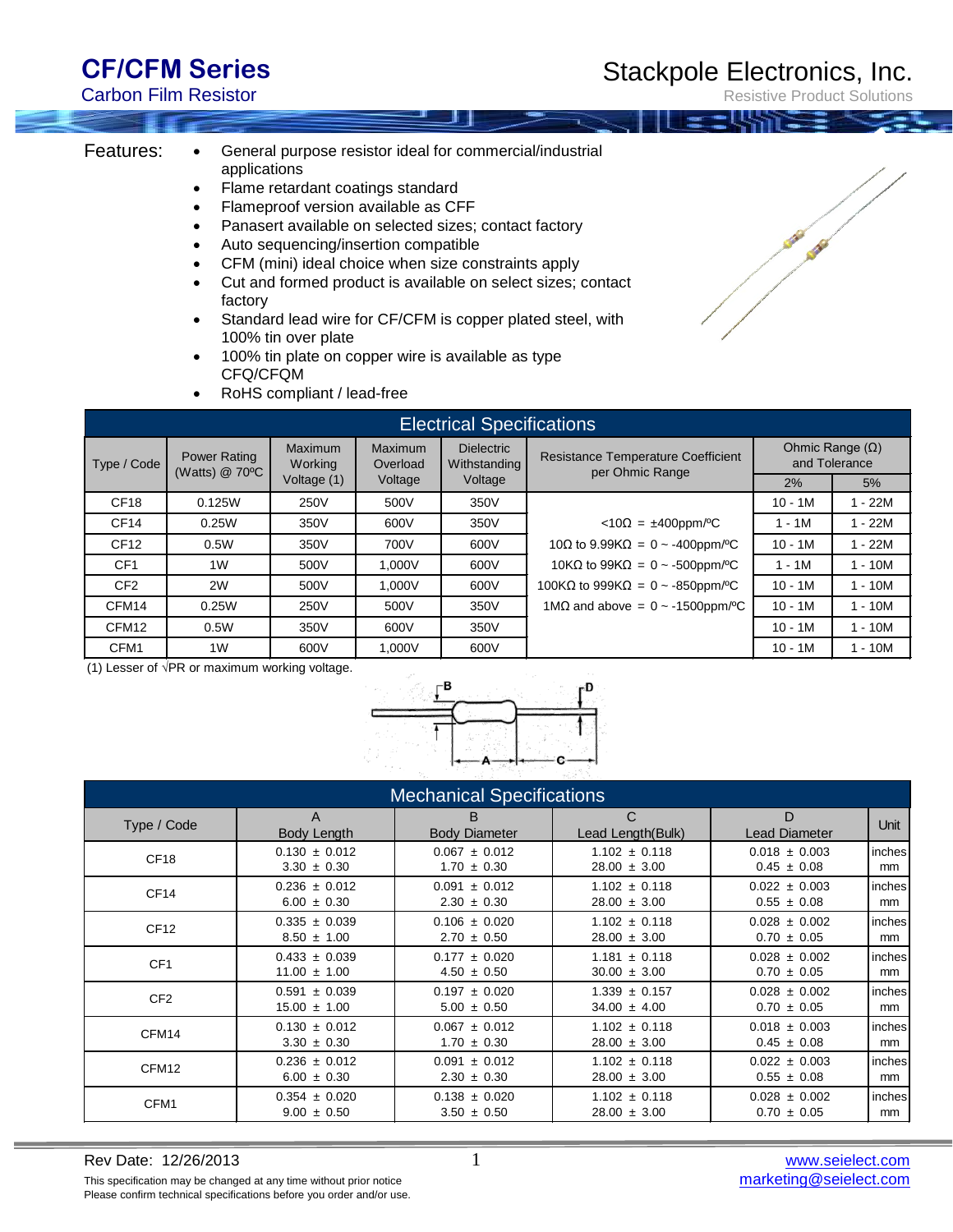# **CF/CFM Series**

Carbon Film Resistor

. I LSTT

Resistive Product Solutions

| <b>Performance Characteristics</b> |                        |                     |  |  |  |  |
|------------------------------------|------------------------|---------------------|--|--|--|--|
| <b>Test</b>                        | Standard / Method      | <b>Test Results</b> |  |  |  |  |
| <b>Short Time Overload</b>         | EIA-RS-172-B 3.2.6     | ± 0.5%              |  |  |  |  |
| <b>Resistance to Solder Heat</b>   | MIL-STD 202 Method 210 | ± 0.5%              |  |  |  |  |
| Dielectric Withstanding Voltage    | JIS C 5202 5.6         | ± 0.5%              |  |  |  |  |
| Load Life                          | MIL-STD 202 Method 108 | ±1%                 |  |  |  |  |
| <b>Terminal Strength</b>           | MIL-STD 202 Method 211 | ± 0.2%              |  |  |  |  |
| <b>Moisture Resistance</b>         | MIL-STD 202 Method 106 | ± 0.5%              |  |  |  |  |

Operating Temperature Range: -55°C to +155°C

### Power Derating Curve: